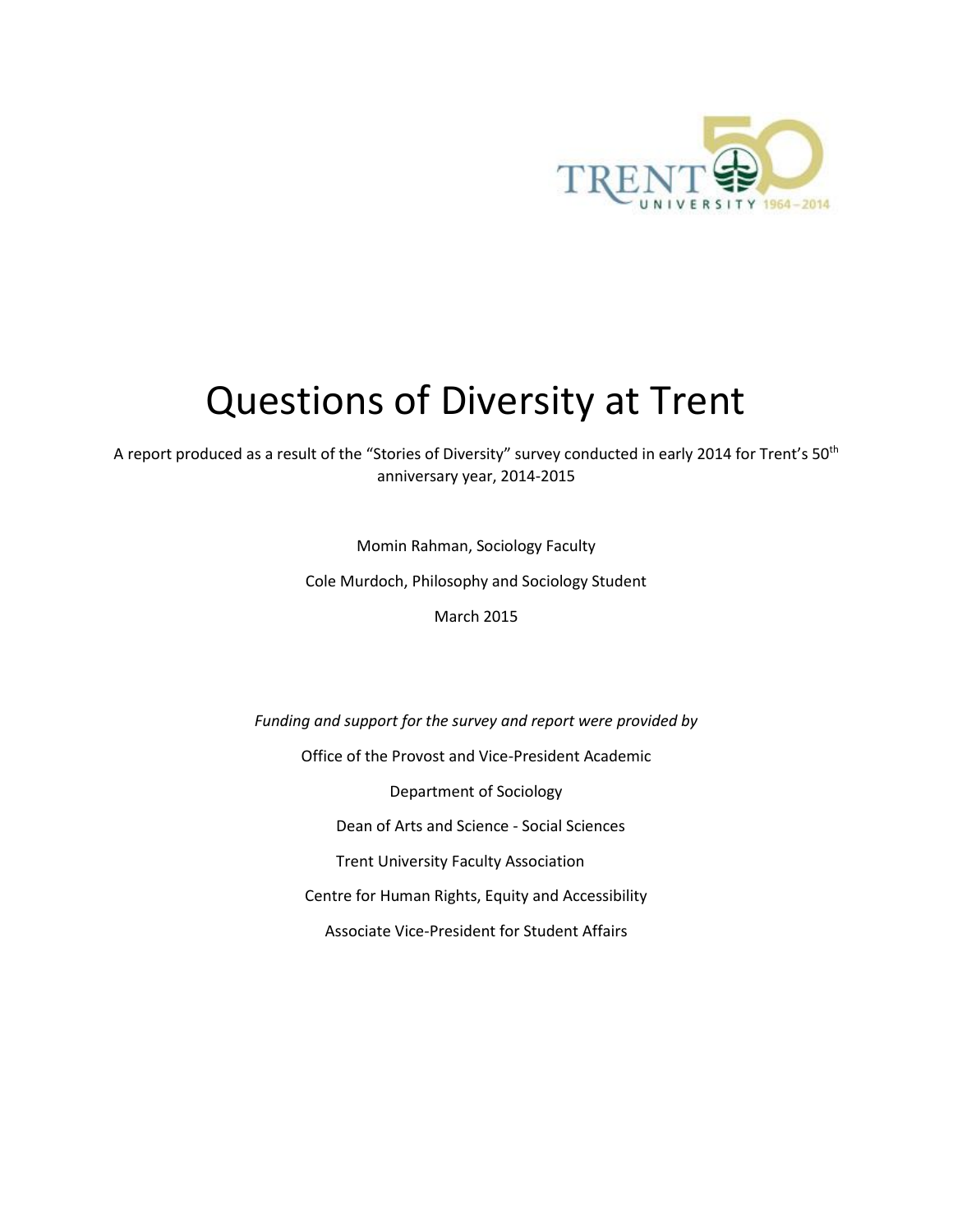# *Contents*

| Background to the survey           | page 2  |
|------------------------------------|---------|
| Survey results                     | page 3  |
| Issues arising and recommendations | page 7  |
| <b>Appendices</b>                  | page 11 |
| References                         | page 13 |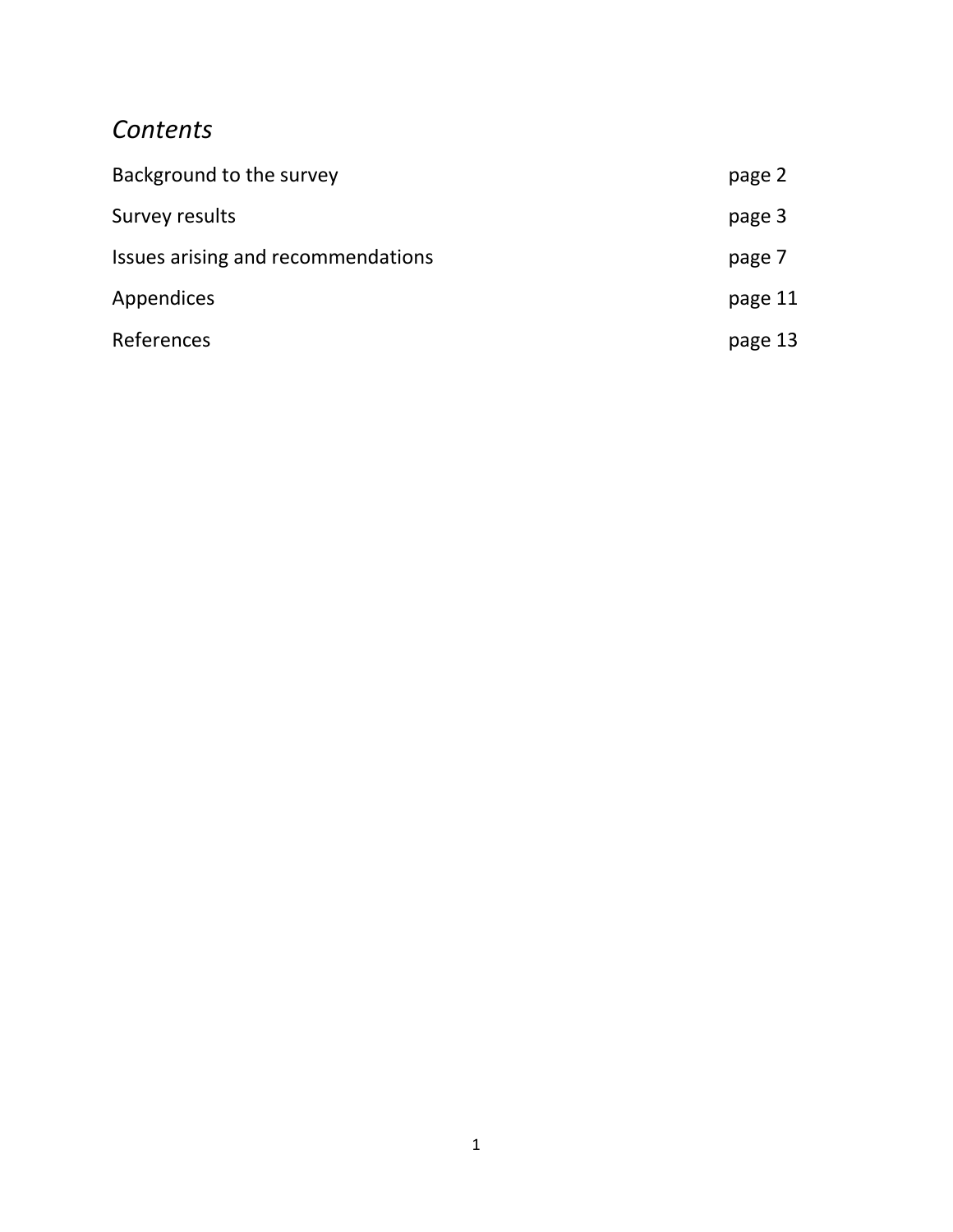# **Background to the survey**

 $\overline{\phantom{a}}$ 

This report was produced as a result of the "Stories of Diversity" survey conducted from January to June 2014 for Trent's 50<sup>th</sup> anniversary year, 2014-2015. In the body of the report, we summarize the survey results first and then discuss feedback from the two presentations of these results in August and October, 2014, and two panels on racism and LGBT issues held during the winter 2015 term. In the final section, we make recommendations for the various stakeholders in diversity and equity<sup>1</sup> issues at Trent.

Momin Rahman - as the lead staff member on this project, I want to begin by explaining the impetus for conducting the survey and my own investment in these issues.

My friend Gerry Hunt, a Trent Alumnus, emailed me in the fall of 2013 to ask whether anyone at Trent was doing anything on diversity and equity issues for the 50<sup>th</sup> anniversary. Gerry had just seen the proposed programme for the Alumni Reunion weekend and could not see anything on these issues. I contacted the Alumni association and was told that while nothing had been planned, they would promote and support anything I wanted to organize. Gerry and I are both gay, and although he was not out at the time, he has positive memories of his undergraduate years at Trent. I am a recent faculty hire from 2007 and so I have a position of privilege in this community but I am also keenly aware that I inhabit a variety of minorities here at Trent and in the local area, being gay, South Asian, an immigrant, and from a Muslim cultural background.

I thought it was important that Trent did something to acknowledge diversity as part of its history and, more important to me, that this issue should become a mainstream one at Trent in the future. Hence the idea for an informal survey, set up on *Qualtrics* through myTrent, aiming to gather people's recollections of their experiences of diversity while they were at Trent. The plan was then to talk about the results at the Alumni Reunion weekend in August 2014. I asked the various sponsors for money for a research assistant to help me with the survey and got immediate positive commitments from those listed on the front page of this report. Getting money (even relatively small amounts) is not that common an experience at Trent and so I hope that my success speaks to some sense of recognition that diversity issues are increasingly important for Trent. After the survey was closed and the results collated, we did two presentations, one at the reunion weekend in August, 2014, and one during the fall term in 2014, attended by a small number of staff and a representative of Community and Race Relations Committee of Peterborough. Getting the results ready for the presentations was largely the work of Cole Murdoch, now a  $4<sup>th</sup>$  year Sociology and Philosophy student. I also participated in two panels on racism and LGBT issues organised by the Colleges in this current Winter Term, 2015 and took more general feedback from these discussions. .

A final word on the limitations of this exercise. This was not a thorough or comprehensive survey in terms of participants so it can only be a beginning to us thinking about these issues. It is, however, as far as we are aware the first time that any report has been done on questions of diversity at Trent and so it is an important contribution to Trent thinking through these issues in a more focused way than has been evident up until now.

 $1$  We use equity and diversity on the premise that accessibility issues come under equity provisions.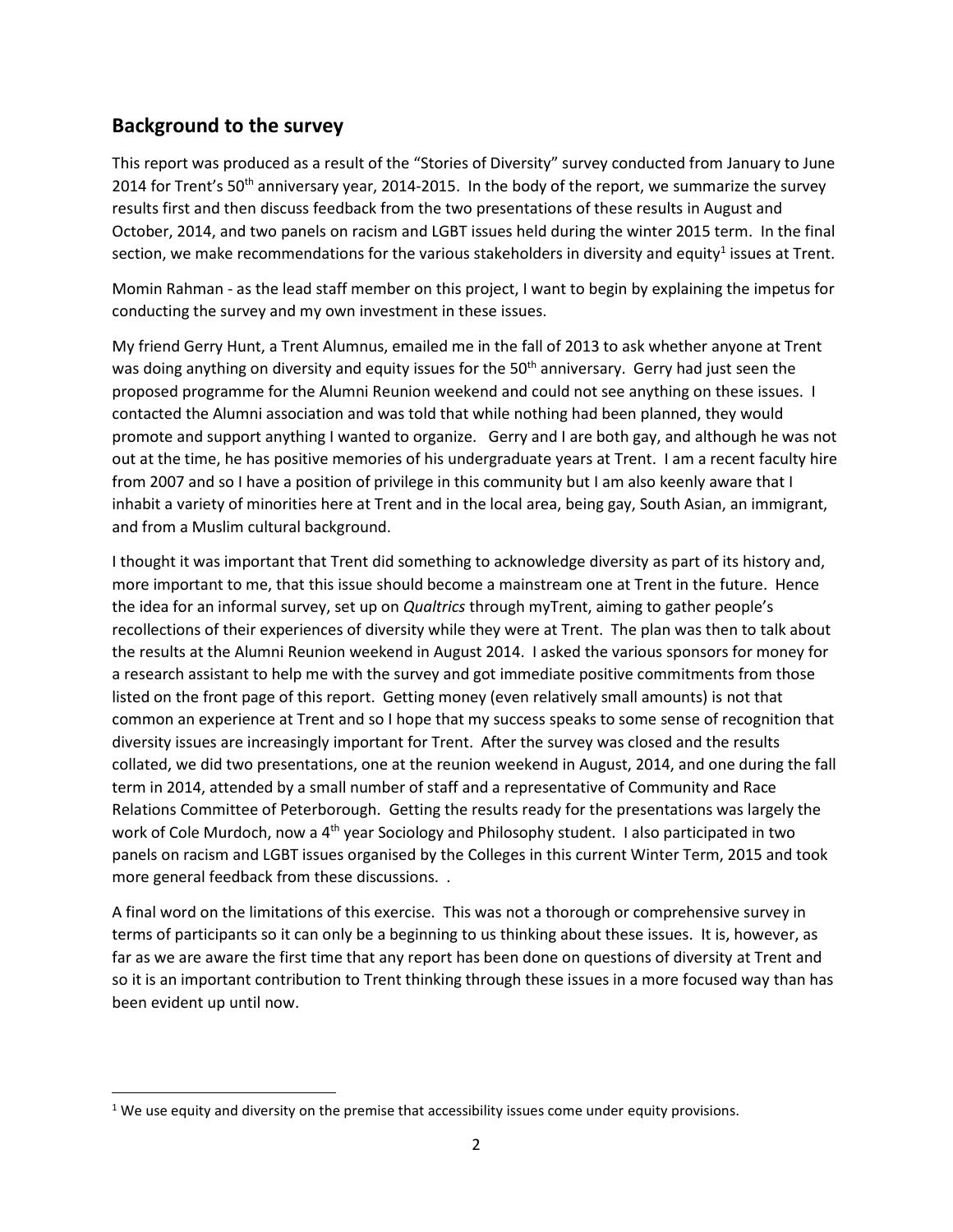# **Survey results**

# **Survey promotion**

This informal survey was promoted through various email lists and websites within the Trent community. No compensation was provided for completing the survey. Individuals were led through an online link to the survey on *Qualtrics*. Once on the webpage containing the survey, respondents were prompted to complete thirteen questions: these questions ranged from closed demographic questions to open questions discussing experiences of diversity. If willing, respondents were given space to provide an email if we had reason to contact them once the survey had been completed. The Trent Research Ethics Board approved the survey on the basis that it was clearly described as an informal survey and any use of the responses for promotional purposes would require explicit consent.

The following are the survey results. Questions 1-8 dealt with demographics while questions 9-13 were open ended questions<sup>2</sup>.

# **Results: demographics**

Question 1: Please tell us your current age.



Question 2: What years were you at Trent? (Recorded as year started at Trent



 $\overline{\phantom{a}}$ 

<sup>&</sup>lt;sup>2</sup> A full list of the questions is in Appendix 2.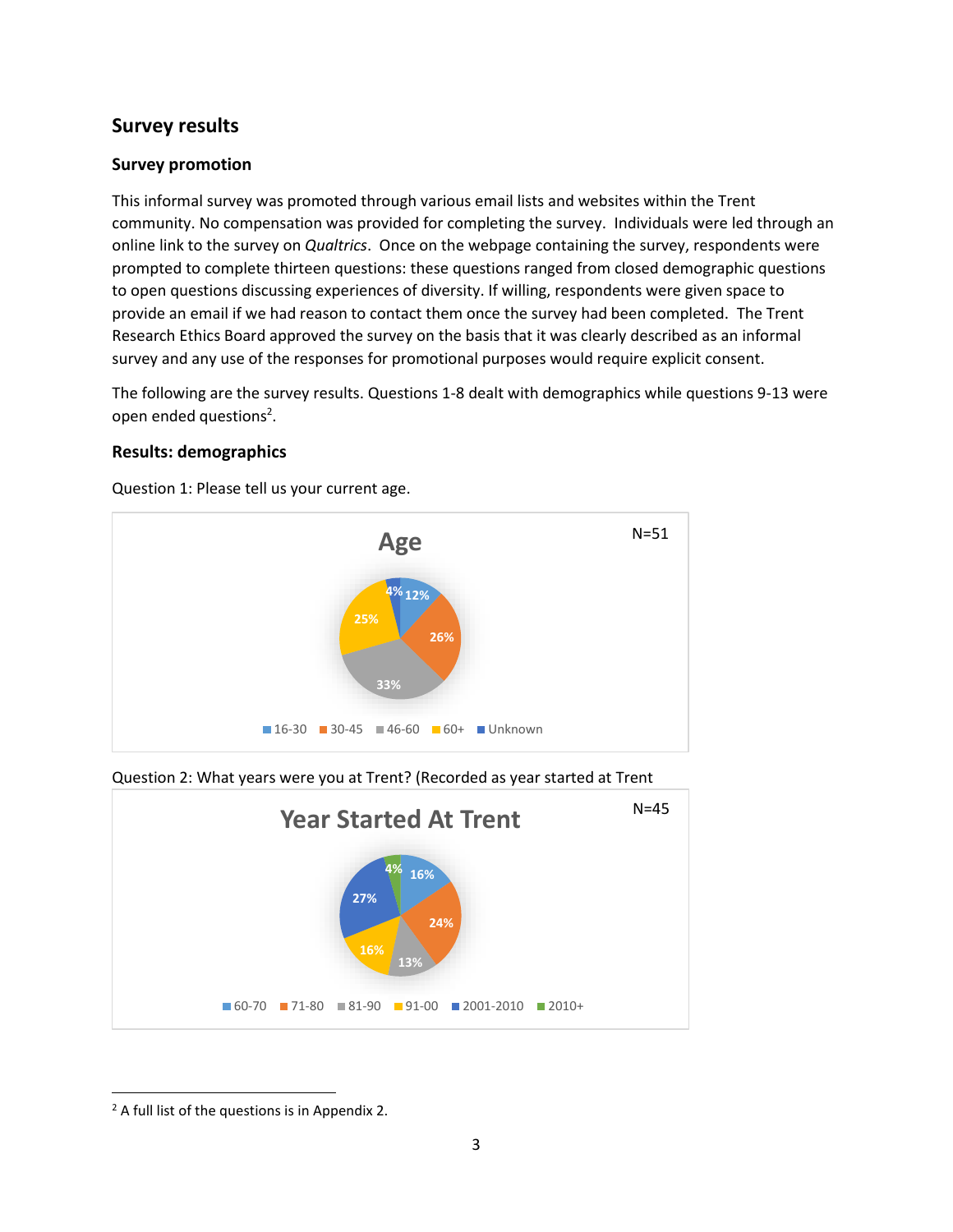Question 3: Please tell us your role at Trent during these years.



Question 4: Please tell us if you were a Canadian or International Student, Faculty or staff member during this time.



Question 5: Please tell us your ethnic identification in your own words (\*we categorized responses into standard groups).

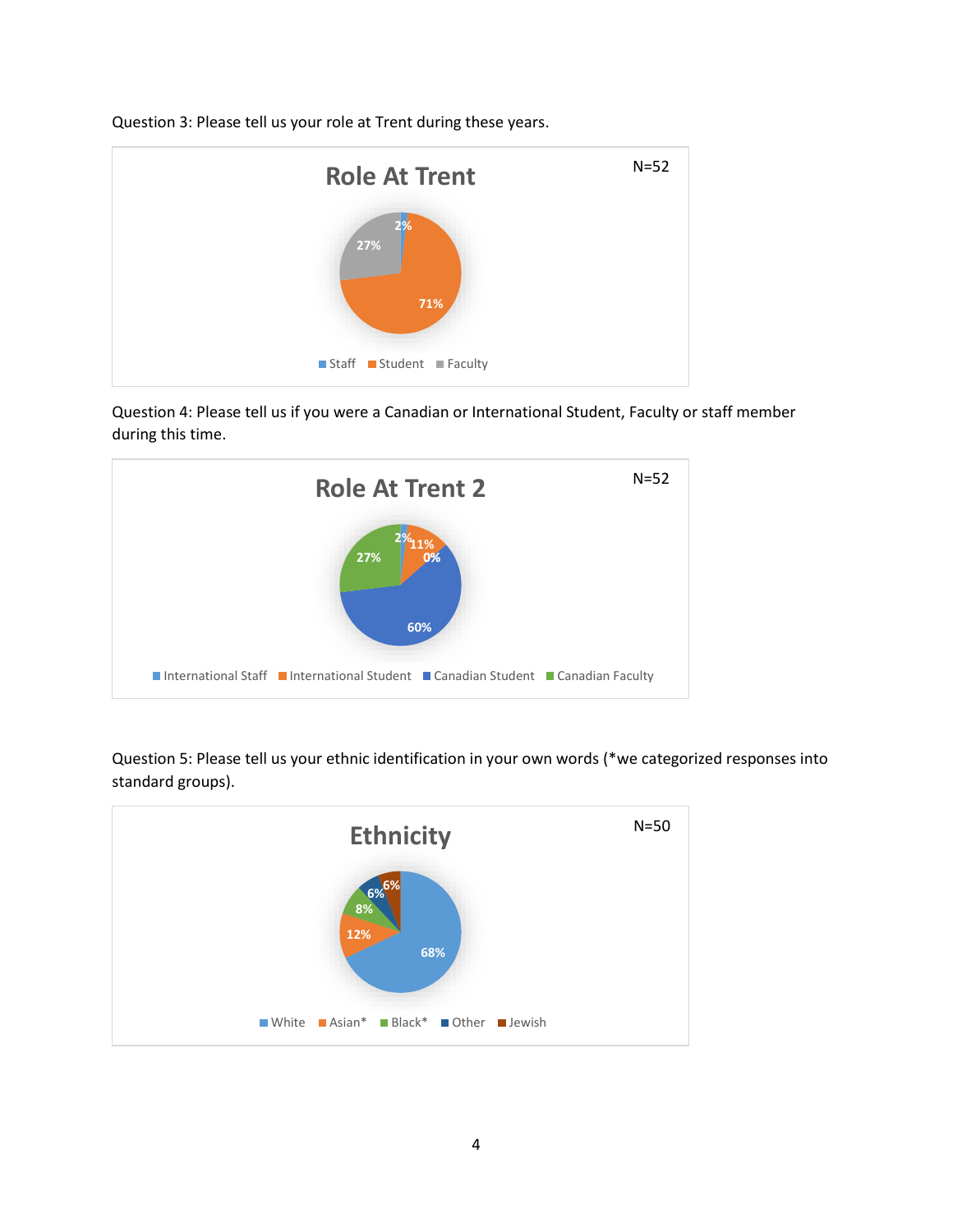Question 6: What is your gender identification?



Question 7: Please tell us your sexual identification (\*other here was 'untethered')



Question 8: Please tell us if you identify as having any disability and if you would like to, please describe your identification in your own words (recorded as "Identify as disabled").

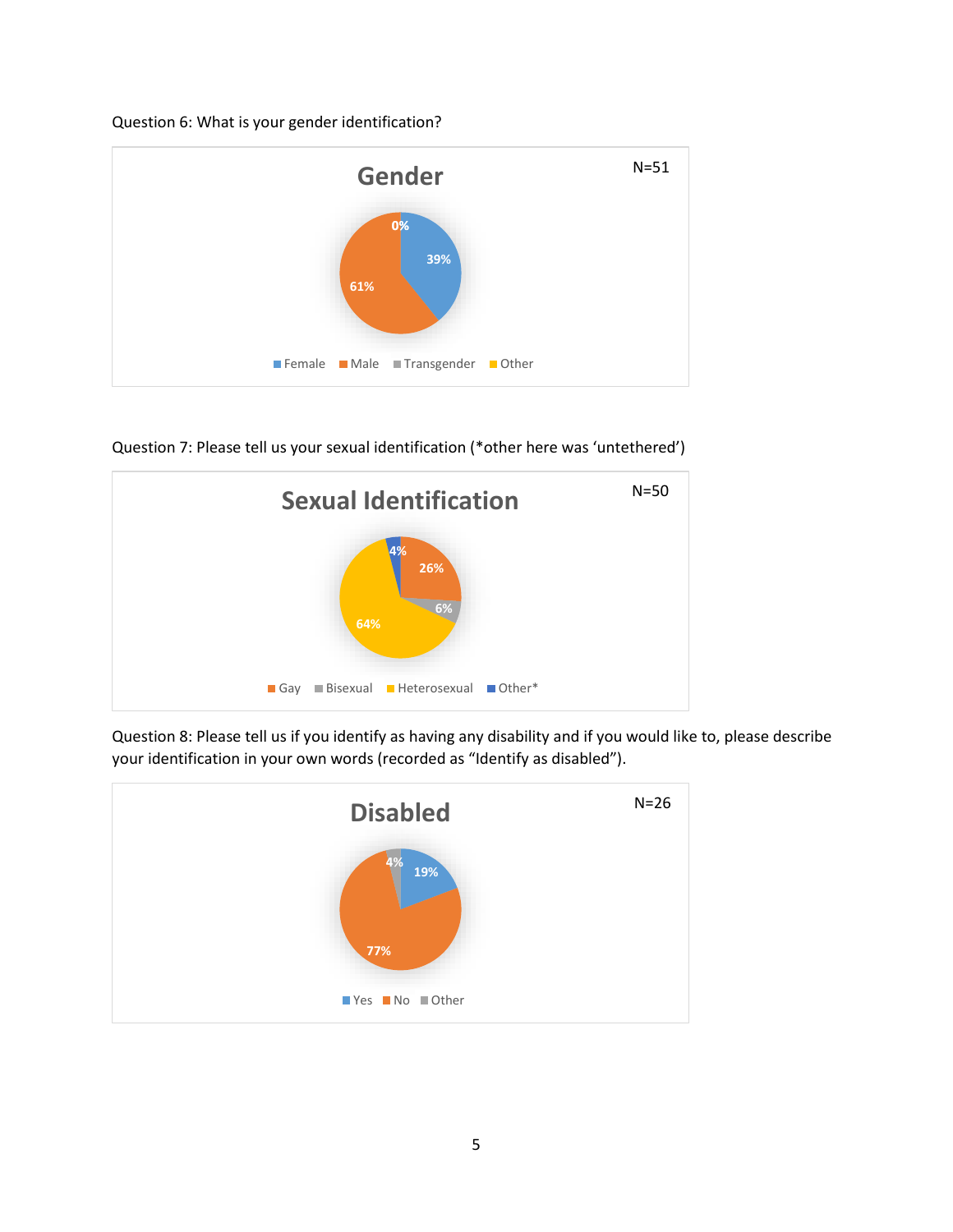# **Results: qualitative experiences**

The responses from questions 9-13 we divided into the following four major categories.

# **No experience of diversity**

- Did not experience any noticeable degree of diversity at Trent.
- Individuals that fell into this category all attended Trent between 1966 and 1980.

### **Experienced diversity**

- Experienced and/or maintained friendships that would not normally have developed pre-Trent.
- Participated in events recognizing diversity that had not been experienced before.

*"Many of the friendships I built were with people from diverse backgrounds that I would likely not have met at other schools." 28 year old white male who attended Trent from 2004-2008*

#### **Positive reaction to their diversity**

- Experienced own diversity without any mention of negative instances.
- Trent community did an excellent job of making them feel welcome and accepted.

*"I really embraced being able to share my culture and values about how I was taught and raised by my family; people were very interested in Inuit and the Arctic."28 year old Inuvialuit male who attended from 2005-2011*

*"With the folks I met at Trent, I was pleased to find that my queer identity was accepted with a sort of nonchalance. Not only did I immediately find it easy to be open with my newfound friends about my queerness, it was also not something that needed to be focussed in on and examined under a microscope. This was a welcome change from my previous experiences growing up in a rural town, where my sexuality was at times a novel topic for conversation." 26 year old gay male that attended Trent from 2006-2010*

# **Positive experiences with room for improvement**

- Trent was on the right track with accepting diversity but needed to do more to promote it.
- Despite not being as diverse as some larger, more metropolitan campuses, Trent was diverse for a rural university.

*"We need more cultural events that acknowledge diversity beyond parades and dinners and diversity 'days'; but more courses, programs, conferences, etc..." Quote from a member of the faculty.*

*"Over the past several years, Trent has diminished in its commitment to diversity. Our institutional focus*  has been on adequate compliance with legal requirements." Quote from a member of the faculty.

# **Negative reactions to equity and diversity**

• Some individuals experienced racial stereotyping, racial and sexual slurs, and one instance of physical assault.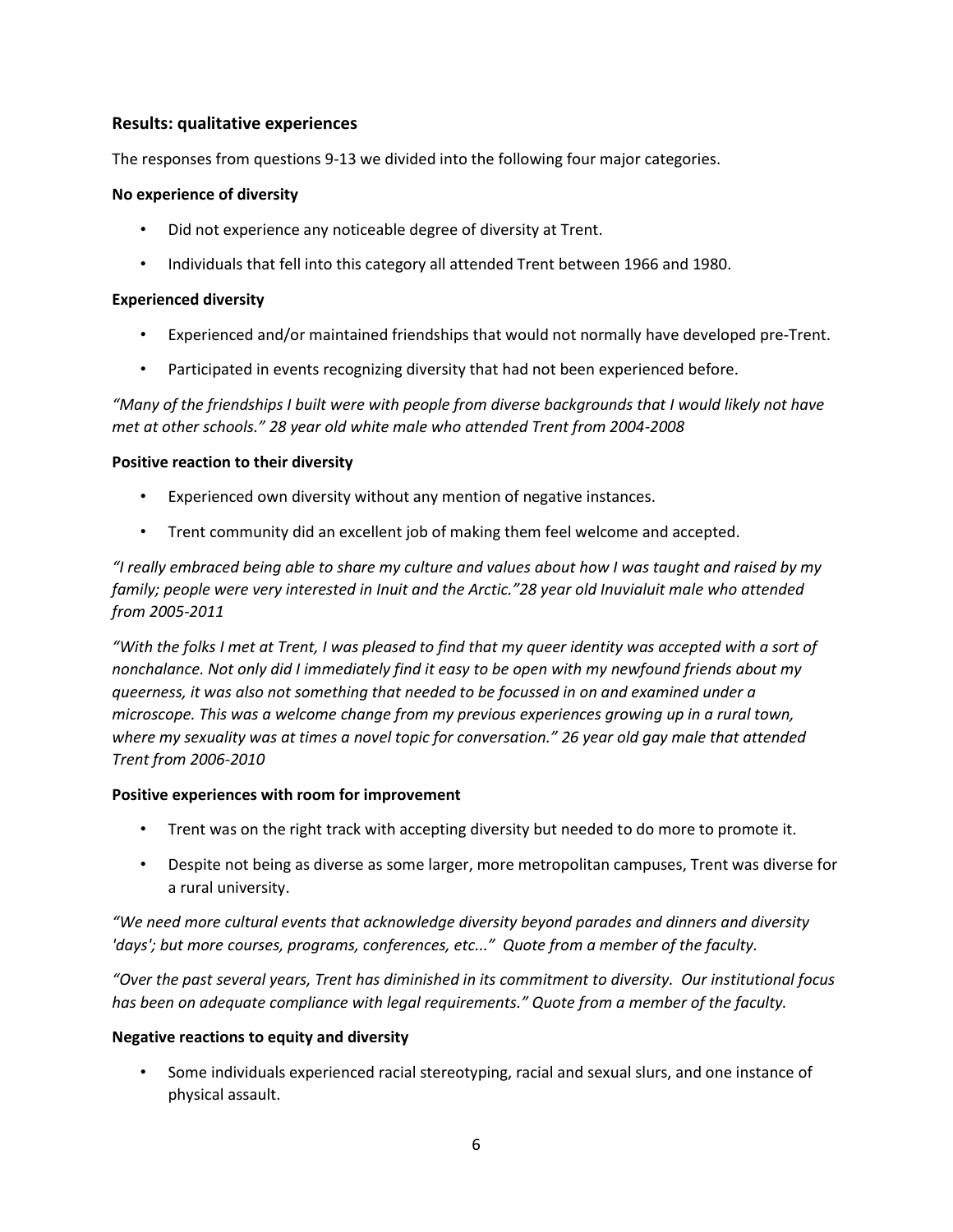*"...all was well until the conversation between the two girls ended up on Women's studies topics and somehow, still unknown to this day, offence was taken by the male passenger in the back seat resulting in shouting and an urgent need to pull to the side of the road. The male student proceeded to punch the girl passenger in the front seat breaking her jaw in two places." Quote from a male student that attended Trent from 1984-1989*.

### There was also comment on the perceptions of institutional commitment

*"Trent is deeply entrenched in a chilly climate when it comes to questions of racial and ethnic diversity. The inability and unwillingness on the part of all levels of administration, including departmental and student governance is shocking and damaging to building a sustainable future for growth at Trent." Quote from a member of faculty*

# **Issues arising and recommendations**

# **A good place for learning diversity**

The results we obtained and the discussions arising from the two presentations and panels shows that there is a good basis for diversity issues at Trent. Trent's small size has allowed for interaction between individuals from different groups that makes Trent a good place for experiencing different forms of diversity and thus learning about them. We also had some positive stories of acceptance of diversity from those who identified as diverse in some way, and a broad culture of respect for difference. Many of those at the first presentation during the Alumni reunion weekend also talked about the fact that it was easy to organize student groups at Trent, and to put together events that represented their diversity.

We would have hoped this to be the case. Universities, in their primary functions of education and research, are about learning, and often this involves thinking differently from the established norms. At their best, all universities should have such an atmosphere, but it seems that Trent may also have a distinct advantage in the interdisciplinary nature of many of its programs, and the relatively small class sizes, both of which mix students together in small groups. The relative autonomy of student groups also seems to be an important factor.

Some faculty respondents mentioned the lack of programs and/or courses that spoke directly to diversity and equity issues and some of the faculty at the second presentation reiterated these concerns, as well as the lack of diversity amongst faculty, and issues of gender equity in workload and pay. The first issue is perhaps limited to the classes that deal explicitly with diversity issues, but we can find out the extent of classes that are available, and classes that deal with issues of equity and diversity as part of their "mainstream" subjects (as many do in my program of Sociology, for example). An audit here would bolster our knowledge and provide us with some direction about whether Trent wants to pursue such programming as part of its approach to promoting diversity. The issue of faculty and staff complement is perhaps more contentious but nonetheless important, at the very least in terms of doing an audit of where we stand on how well women and other equity seeking groups are represented in Trent's staffing. Without that evidence, we cannot even begin to discuss what issues should be a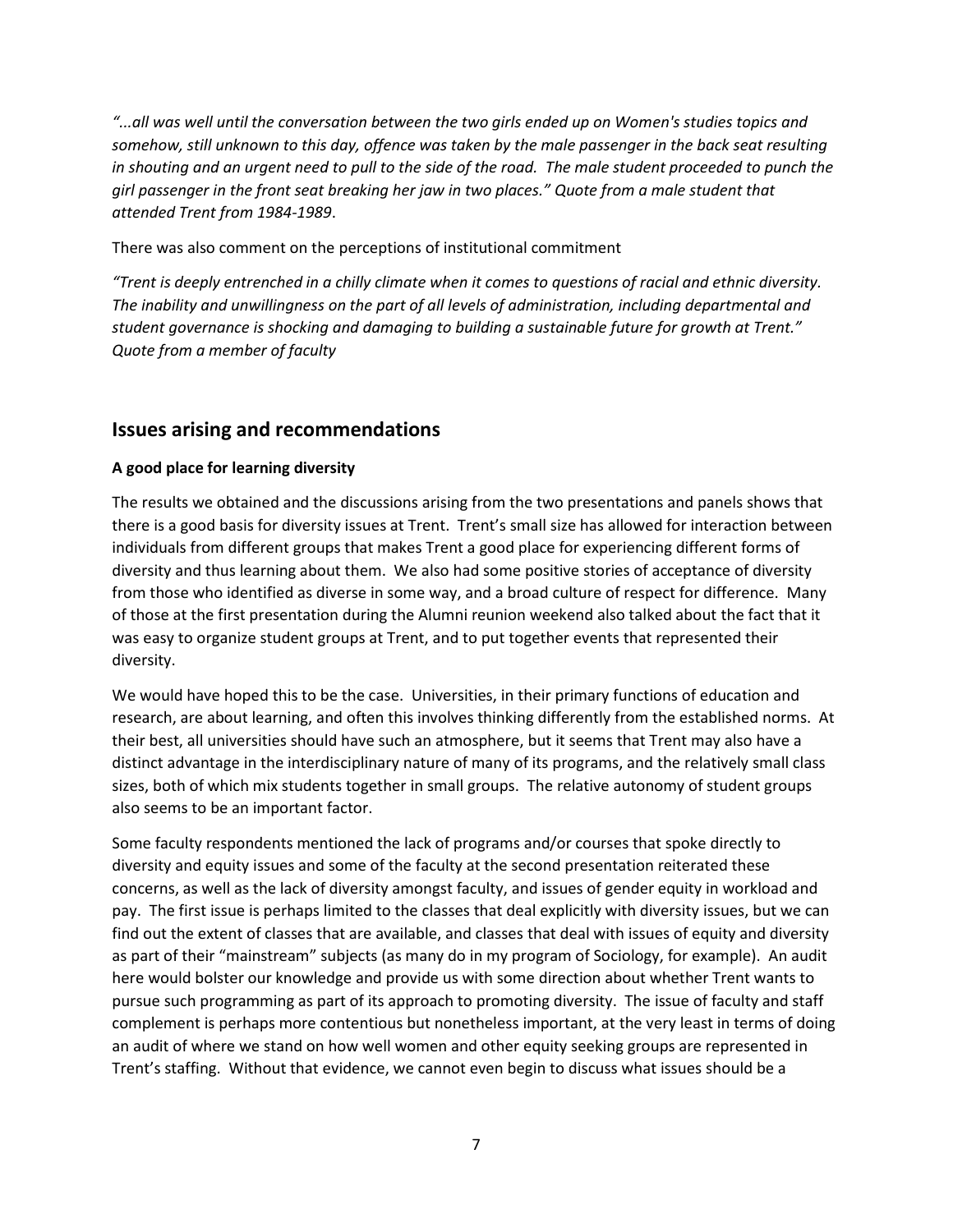priority (gender equity in workload and pay would seem the obvious 'priority' issue here) or whether diversity in staff is a goal we want to even aim for.

# **Confronting the negative**

There were no obviously negative patterns in the experiences we gathered, or the discussions at the presentations, but one issue that did arise consistently was the perception that Trent did not have a clear institutional policy on diversity and that it did not show leadership on this issue, either within the University community or Peterborough. This was also a clear theme at both the recent College panels, where many also voiced their frustration at the University's lack of commitment to dealing effectively with cases of harassment and discrimination. There are, of course, policy frameworks that Trent operates within, primarily the Campus Violence and Harassment Policy and the Human Rights policy (the provincial context for these policies is detailed in Appendix 1). Trent's compliance here is largely focused on providing routes to address complaints and these clearly need improvement and a more genuine commitment from the University to make these policies more effective. Over and above policy compliance, however, there should be a more direct emphasis on creating an institutional culture that respects and promotes equity and diversity. We are aware that the Centre for Human Rights, Equity and Accessibility (CHREA) is developing a strategic plan that will discuss this issue of institutional culture, and that this office is engaged in variety of new initiatives that relate to the promotion of diversity rather than simply the procedural resolution of conflicts. It may well be that this forthcoming plan will address some of the recommendations below. We are also heartened to see these issues being addressed by the Colleges through these recent panels mentioned above but also through discussions to develop College-based programming on these issues during student orientation. Senior management needs to be more vocally and institutionally supportive of these initiatives.

There are any number of ways in which questions of diversity and equity will become increasingly relevant for Trent, from the increasing scrutiny placed on how universities deal with issues of sexual harassment, to the potential conflicts between religious minorities and gender equity or sexual diversity. Beyond an improved process for the resolution of specific conflicts through the CHREA and Campus Violence and Harassment protocols, it is important for Trent to create a culture where these kinds of conflicts are less likely. Moreover, while Trent's experience of ethnic diversity has historically been provided by a small proportion of International and Canadian students, the demographic shift in and around Toronto indicates that a significant proportion of our current and future Canadian recruitment will be students from ethnic and cultural minorities. Indeed, one of the most worrying points raised at the College panel on racism was how staff and faculty at Trent often assumed that visible minorities were not Canadian and must be International students. This lack of awareness of Canada's current diversity and the diversity of our own students should be an embarrassment to Trent and indicates that staff here need better awareness, something that should be led by the employer.

In 2015, all universities outside the GTA are suffering from enrolment decline. Trent is fortunate to have two campuses located close to the GTA but we need to be attractive to these potential students, who are increasingly from a diversity of ethnic backgrounds. One way of doing that is to work towards mainstreaming a culture of diversity, gender equity and mutual respect which could become a genuine part of Trent's identity and thus become a mainstream aspect of our promotional campaigns. Thus, there are two obvious benefits to a broader reflection on Trent's institutional position and the transformation of its institutional culture. First, these are issues which are increasingly relevant to our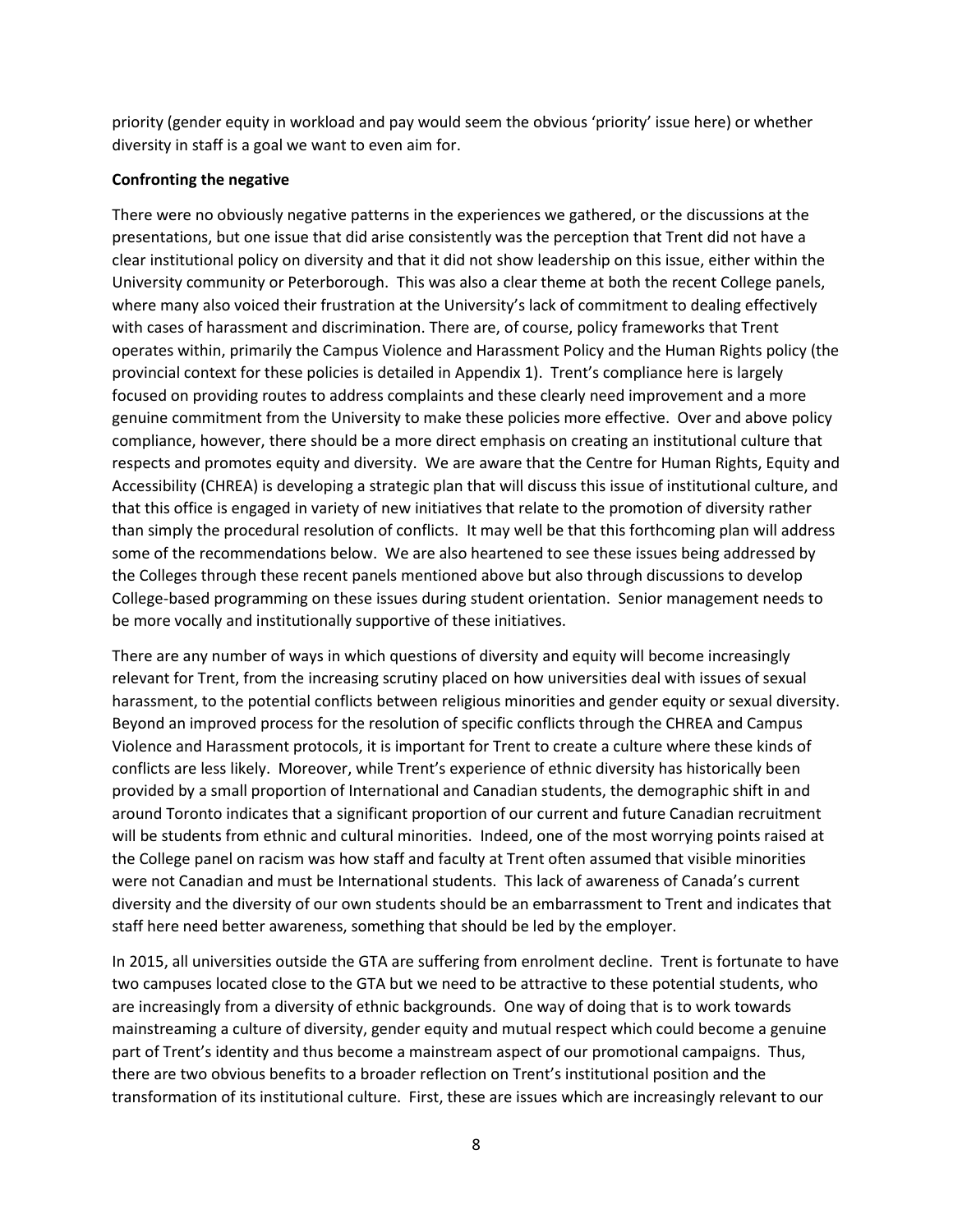potential student demographic, and second, a culture which mainstreams issues of gender equity, diversity and mutual respect is one that may pre-empt the escalation of conflicts around diversity and equity into more serious problems.

#### **Recommendations on Profile, Accountability and Capacity**

This report was not "commissioned" by any policy body of the university as such, but our hope is that it will help to start a debate, primarily in Administration, faculty and staff, but also among students. We need to discuss whether we value diversity and equity and if so, how Trent can function as a genuine partner in diversity and equity. Trent has the right "words" in place, but none of our respondents mentioned Trent's policies beyond their negative perceptions of the complaints procedure, and so there is a lack of "fit" between policies and profile here.

We think that Trent does have a responsibility to show leadership, given its position as a place of learning, both in its role as an employer and institutional location for students, and its profile in the wider community. We recognize the work that is being done by Trent's CHREA but we think that its role can be enhanced via some of these recommendations. We do not feel that the CHREA currently carries the institutional visibility that leadership on these issues would require, and it is not clear how the University Administration is accountable for issues of equity and diversity beyond its legal compliance framework. The Presidential Advisory Council on Human Rights, Equity and Accessibility (PACHREA) reports to the President and aids the work of the CHREA, but again, its profile seems low and it is not, it seems, a policy-making body. It is also unclear whether staff and faculty receive any actual training or awareness of diversity and equity issues beyond specific compliance modules, which falls far short of the University providing an institutional culture that expects respect and raises awareness of diversity and equity issues.

We think that Trent can therefore raise profile and accountability on these issues, and that this will show some leadership and build some capacity for mainstreaming these issues. This leadership, however, is more about being a willing and supportive partner in promoting and sustaining diversity, and Trent has to build capacity to be an active partner. We should be partnering with our staff, faculty, students and our local community and, above all, moving towards a time when Trent's approach to issues of diversity and equity are both a central part of our identity and the experience of *everybody* who belongs to our community. These are emphatically *not* issues that simply affect 'minorities': they go to the heart of how a community functions in the relationships that we all have with each other. For a university such as Trent that wants to enhance its appeal as a destination, it should surely be an asset to let everyone know that we see the connections between a culture of openness, the respect for difference, equity and anti-discrimination and a successful learning and research environment. The following **recommendations** are given in the spirit of beginning this process:

# *Accountability*

1. One of the senior administrative offices that sponsored this report should adopt it formally within a relevant policy or administrative framework so that these recommendations can be debated and acted upon in a suitable policy process of the management of the University.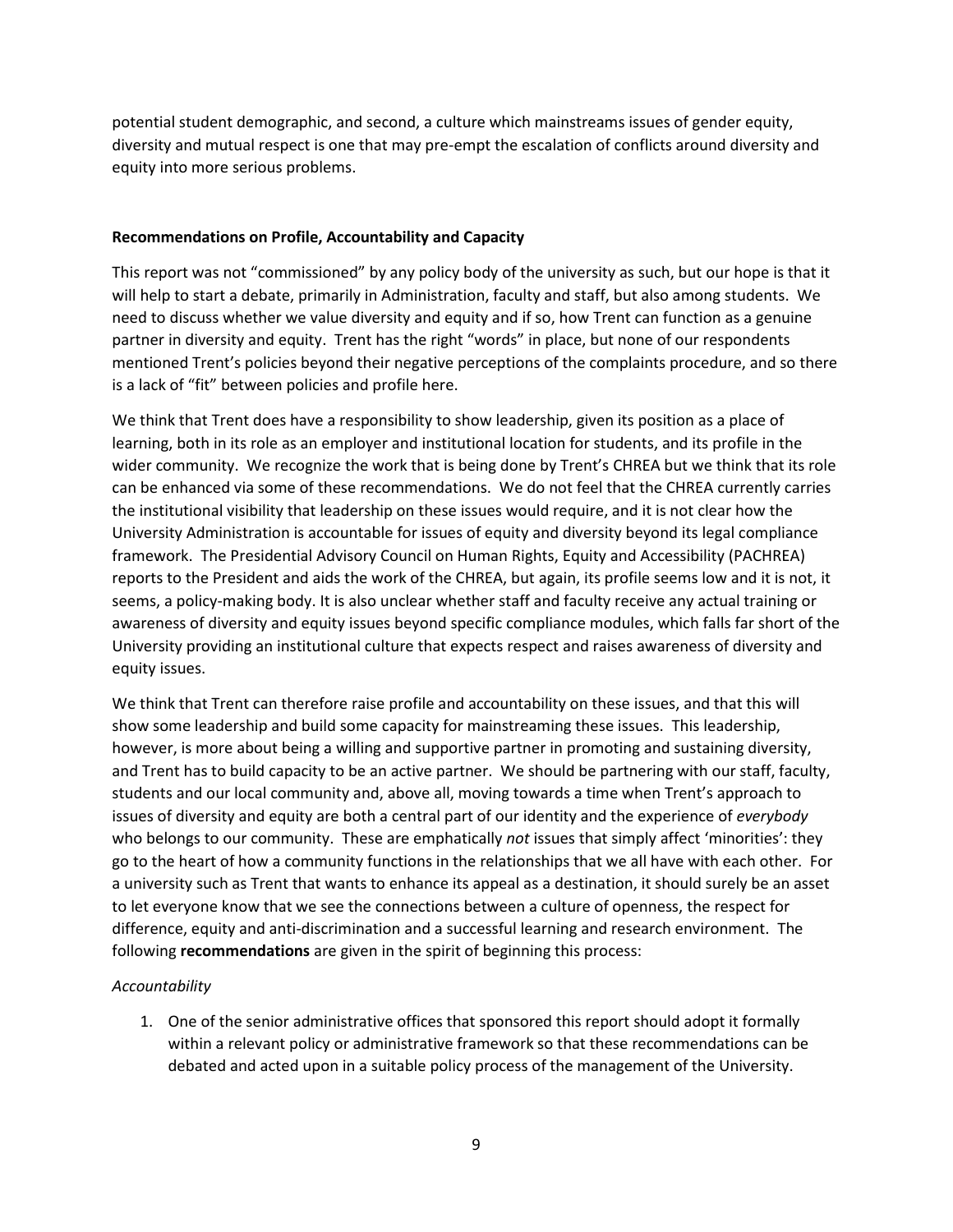- 2. We already have an existing senior position that takes ownership of diversity and equity issues across the whole university community in the office of the Director of the CHREA. The accountability of this position is not clear, however, and we recommend that the Administration and Board discuss whether the Director should report to both the President's office as well as the Board, thus identifying a senior administrative position that is responsible for these issues and already has PACHREA as a standing committee.
- 3. Whatever structure is adopted, the Administration should report annually or bi-annually on issues of equity and diversity to the whole University community.

# *Profile*

- 4. Senior Administration should develop the existing mission statements of the University to mainstream diversity and equity issues within them and promote these aspects as a central part of the University's student and employment experience (at present, anyone visiting our website would be hard pressed to find a statement on equity and diversity without visiting the CHREA pages). This should involve consultation with campus unions, Senate and student groups and PACHREA (who could potentially take leadership on the issue).
- 5. Consider the appointment of a Human Rights Advisor who deals with policy issues and complaints, working under the Director of CHREA, who would then have more capacity to work on the profile of these issues.

# *Capacity*

- 6. Improve institutional processes for dealing with harassment and discrimination more swiftly and effectively.
- 7. Identify the current successful institutional supports for diversity and pursue the development of these further (for example, student groups formed through TCSA, diversity and equity College programming, equity considerations on hiring committees for staff and faculty).
- 8. Integrate issues of diversity and equity into the induction of each new student cohort.
- 9. Integrate issues of diversity and equity into the expectations of those for whom Trent is a workplace (for example, annual reminders of duties and responsibilities, development of informational training modules for staff that covers all issues).
- 10. Explore how to partner with local community organizations to promote and sustain diversity and equity off-campus (such as the Community and Race Relations Committee, the city Council, for example)
- 11. Develop regular institutional knowledge about programs and classes that deal with diversity and equity issues, and promote these as part of raising the profile of diversity and equity issues on campus.
- 12. Develop regular institutional knowledge about diversity and equity in faculty, staff and student populations.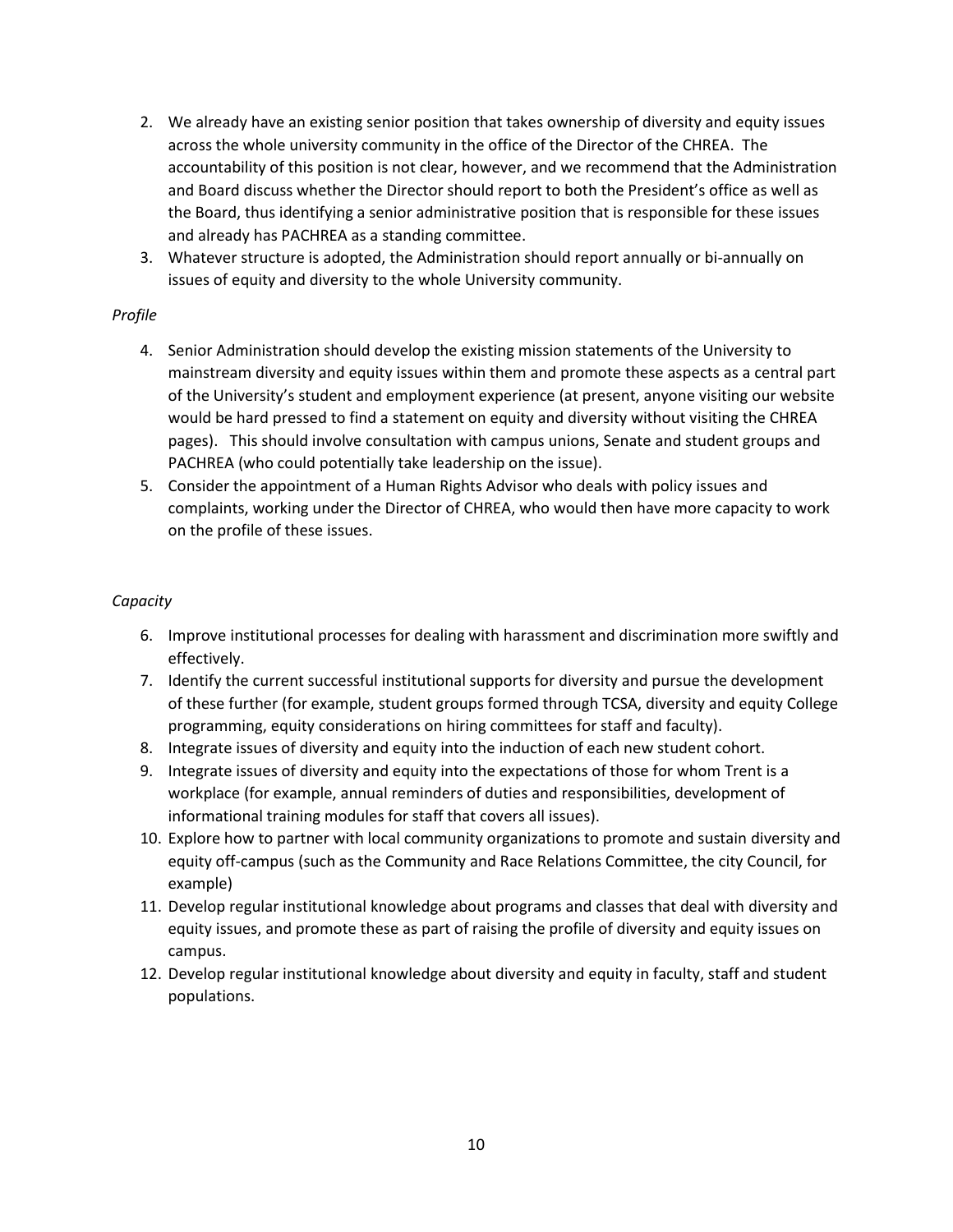# **Appendices**

### **1. The wider policy framework for equity and diversity**

At the highest level of governmental legal protection is the Canadian Charter of Rights and Freedoms. This constitutional document, being one part of the Constitution Act of 1982, guarantees certain rights and freedoms to all citizens of Canada while protecting them from wrongful acts by the government of Canada. Further, this document is constitutional, and thus is the most binding document for human rights in Canada. Despite this strength it must be noted that the Canadian Charter of Rights and Freedoms does not protect individuals from instances that do not involve the government; as such, "The *Charter* only applies to the acts and conduct of government, and does not apply to the acts of, and conduct between, individuals."<sup>3</sup>

The Canadian Human Rights Act (CHRA) protects Canadians against discrimination when interacting with the government or entities that are regulated by the government at a federal level. This act ensures that while working for or interacting with the federal government or an extension of it, individuals are not discriminated against. The Canadian Human Rights Act seeks to protect individuals specifically from discrimination when interacting directly or indirectly with the federal government. Despite the fact that the laws contained within this Act are not part of the constitution, other laws that are enacted must respect this Act similarly to how they must abide by the Charter; it is in this sense that the government has deemed this Act 'quasi-constitutional.'<sup>4</sup> The Canadian Human Rights commission states that, ", "People can turn to the *Canadian Human Rights Act* to protect themselves against harassment or discrimination when based on one or more of the 11 grounds of discrimination…" These 11 grounds are the following: (i) race; (ii) national or ethnic origin; (iii) colour; (iv) religion; (v) age; (vi) sex; (vii) sexual orientation; (viii) marital status; (ix) family status; (x) disability; and (xi) a conviction for which a pardon has been granted or a record suspended.<sup>5</sup> Section 2 of the act provides the purpose of the act; it states, "The purpose of this Act is to extend the laws in Canada to give effect, within the purview of matters coming within the legislative authority of Parliament, to the principle that all individuals should have an opportunity equal with other individuals to make for themselves the lives that they are able and wish to have and to have their needs accommodated, consistent with their duties and obligations as members of society, without being hindered in or prevented from doing so by discriminatory practices…"<sup>6</sup> The CHRA focuses specifically on discrimination at a federal level and seeks to ensure that individuals are protected against discriminatory practices by either the federal government or institutions regulated by the federal government.

Next, in an effort to prevent discrimination in areas of Canada that the Charter or CHRA do not protect but that are still under governmental jurisdiction, provincial laws have been enacted to protect citizens; looking to Ontario we can see the enactment of the Ontario Human Rights Code. This code "prohibits actions that discriminate against people based on a protected *ground* in a protected *social area*."<sup>7</sup> The Ontario Human Rights Code allows for protection beyond that provided by the Charter or

l

<sup>&</sup>lt;sup>3</sup> Ontario Human Rights Commission, "Introducing the Ontario Human Rights Code"

<sup>4</sup> Canadian Human Rights Commission, "How Are Human Rights Protected in Canada?"

<sup>5</sup> Canadian Human Rights Commission, "What is Discrimination?"

<sup>6</sup> Government of Canada, "Canadian Human Rights Act."

 $7$  Ontario Human Rights Commission, "The Ontario Human Rights Code."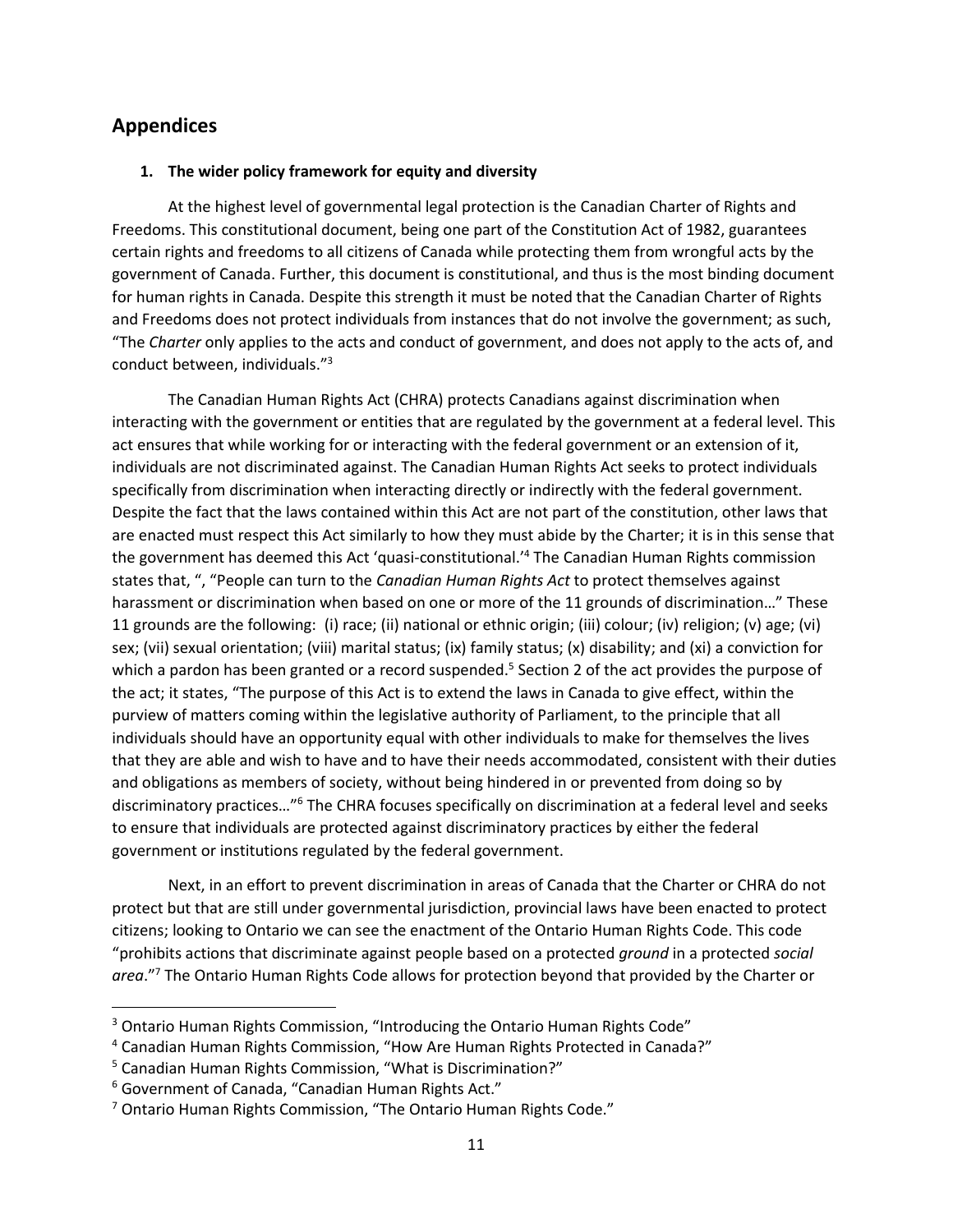CHRA. The principles are as follows: (i) dignity and worth of every person; (ii) understanding and mutual respect; and (iii) equal opportunity to participate in and contribute fully to the community.<sup>8</sup> Regarding specific rights, the OHRC specifies that is protects rights in what it calls 'protected social areas.' These social areas consist of the following: (i) accommodation; (ii) contracts; (iii) employment; (iv) goods, services, facilities; and (v) membership in unions, trade or professional associations.<sup>9</sup> Further, the OHRC expands upon the 11 grounds of discrimination stated in the CHRA and further includes (i) citizenship, and (ii) receipt of public assistance. It is in part one of the OHRC, labelled *Freedom From Discrimination*, in which it provides the 9 policies that protect individual from discrimination. Thus the OHRC allows for protections beyond what is offered by the Charter or the Canadian Human Rights Act. By ensuring these social areas are protected can the provincial government protect individuals from discrimination in many areas of life.<sup>10</sup>

At Trent University the Centre for Human Rights, Equity & Accessibility provides a policy in which members of the Trent community are protected. In its commitment the policy begins by emphasizing the "central role of equality, access and respect for its faculty, students and staff."<sup>11</sup> Further, through stating that "Trent University is fundamentally committed to the promotion of free inquiry and expression", it can be inferred that the policy aims to prioritize autonomy for all those it covers.<sup>12</sup> Within Trent's policy is both a restatement of the OHRC along with a distinct mention of Trent's policy being put in place to "affirm Trent University's commitment to compliance with the Code."<sup>13</sup> Thus, by abiding by the OHRC Trent ensures the commitment to non-discriminatory practices through which diversity can be present in the community.

In conclusion we first have the Charter of Human Rights and Freedoms, a constitutional document. This document extends to all levels of governmental legislation, is stronger than other forms of legislation, but is only focused on ensuring that the government is compliant. The next level involves the Canadian Human Rights Act. This Act affects only federal level legislation but focuses specifically on discrimination. Further, this Act protects individuals from discrimination by all federal legislation. Becoming more specific, the province ensures further protections are guaranteed in which institutions, Trent University being one example, are required to comply; this is ensured through the Ontario Human Rights Code. In terms of addressing harassment and discrimination, Trent also has a Campus Violence and Harassment policy that has been developed to comply with Ontario's Occupational Health and Safety Act.<sup>14</sup> Trent is thus compliant with both policies in terms of having developed procedures to resolve discrimination.

# **2. Questions used in the survey**

Welcome to the Stories of Diversity survey. We are hoping to / collect experiences of diversity at Trent for a presentation during / the Trent 50 Reunion weekend and a subsequent informal report.

 $\overline{\phantom{a}}$ 

<sup>&</sup>lt;sup>8</sup> Ontario Human Rights Commission, "Introducing the Ontario Human Rights Code"

<sup>&</sup>lt;sup>9</sup> Ontario Human Rights Commission, "The Ontario Human Rights Code."

 $10$  This excludes private interactions between two individuals in private settings.

<sup>&</sup>lt;sup>11</sup> Trent University, "Discrimination and Harassment Policy."

 $12$  Ibid.

<sup>&</sup>lt;sup>13</sup> Trent University, "Discrimination and Harassment Policy."

<sup>&</sup>lt;sup>14</sup> http://www.labour.gov.on.ca/english/hs/pubs/wpvh/introduction.php